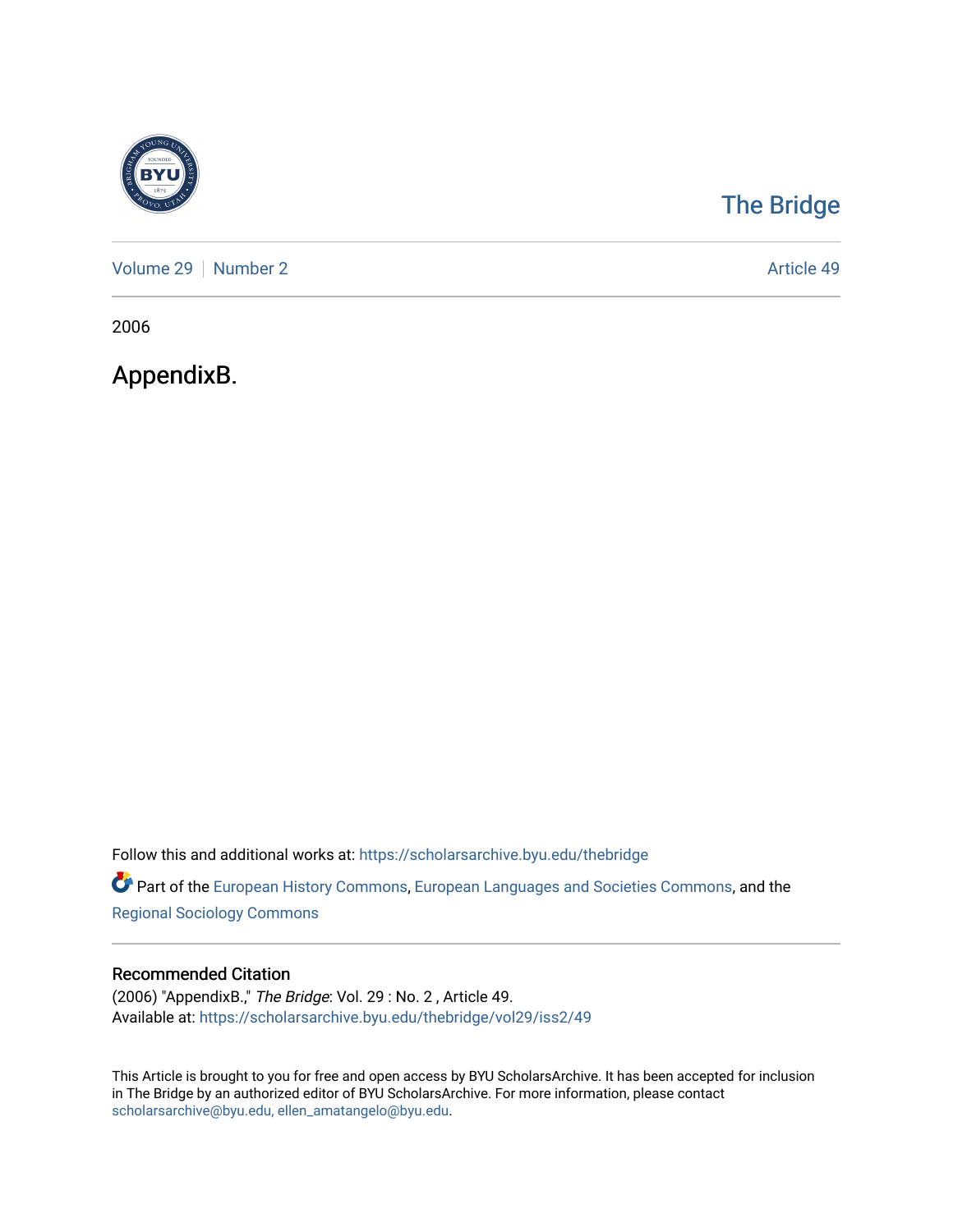## **AppendixB.**

## **Conference Committees**

## **HONORARY COMMITTEE**

Ms. Lene Balleby Minister Counselor, Press, Information and Cultural Affairs, Royal **Danish Embassy** 

> Ms. Carol Bamford Vice President, Marketing, Grand View College

> > **Hon. Anker Boye** Mayor, City of Odense, Denmark

Mr. Rolf Buschardt Christensen Federation of Danish Associations in Canada

Mr. Edward P. Gallagher **President, American Scandinavian Foundation** 

> Mr. Kent Henning President, Grand View College

Mr. Vern Hunter President, The Danish Immigrant Museum

Ms. Joy Ibsen Past President, The Danish Immigrant Museum

Dr. James D. Iversen President, Danish American Heritage Society

> Dr. Torben Grøngaard Jeppesen Director, Odense Museums

> > 388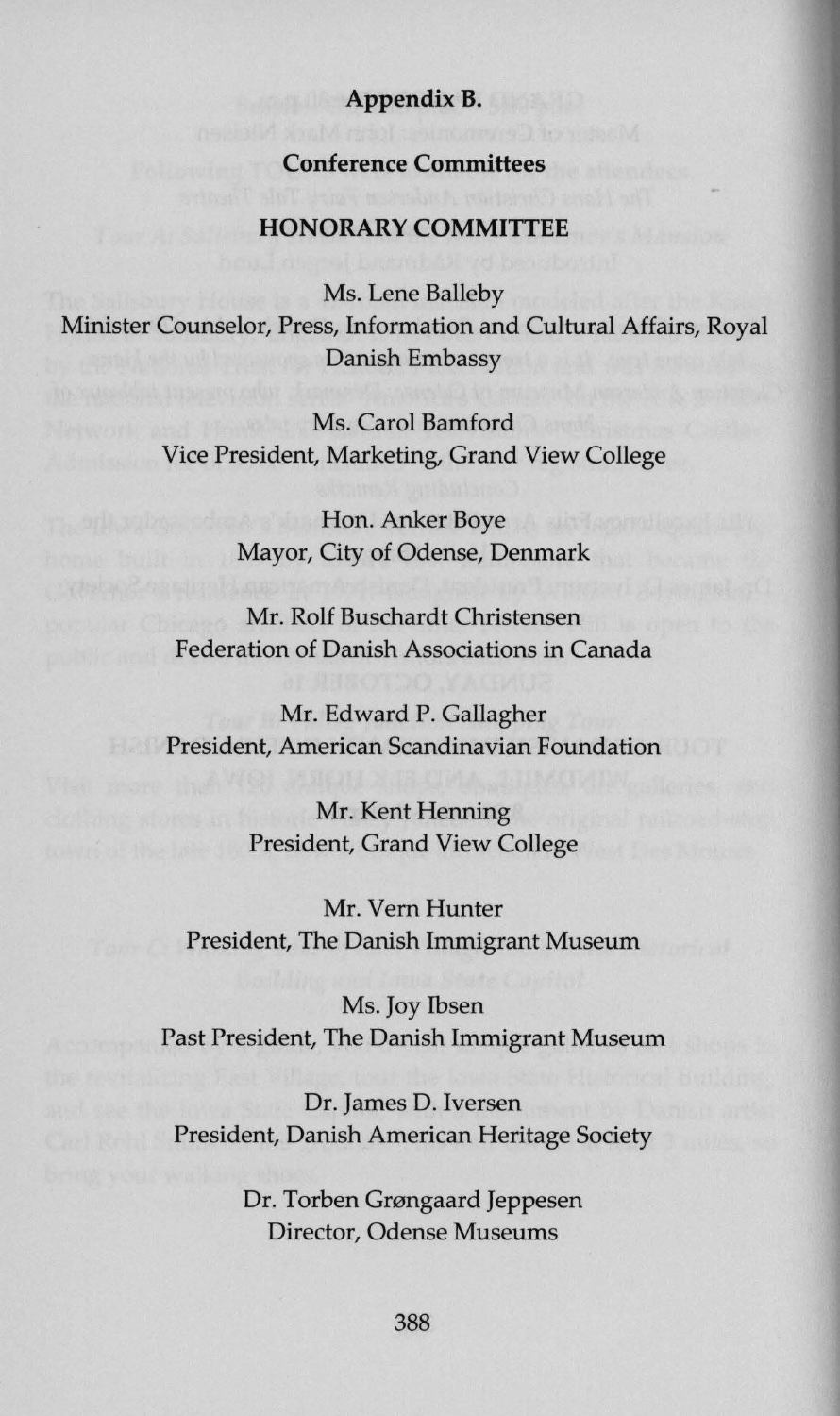Hon. Lowell B. Kramme Royal Danish Consul for Iowa

**Hon. Bruce R. Lauritzen** Royal Danish Consul for Nebraska

Dr. Helle Mathiasen Director, Program in Medical Humanities, University of Arizona

> Mr. Harald Nielsen President, The Rebild National Park Society

Dr. John Mark Nielsen Director, The Danish Immigrant Museum

Dr. John W. Nielsen Director, Danish Immigrant Archive - Dana College

Hon. Karen E. Nielsen Royal Danish Consul for Kansas and the Greater Kansas City, Missouri Area

> His Excellency Friis Arne Petersen Denmark's Ambassador to the United States

> > Dr. Janet S. Philipp President, Dana College

Hon. Anelise Sawkins Royal Danish Consul for Minnesota, North and South Dakota

> Hon. Nanna Nielsen Smith Royal Danish Consul for Colorado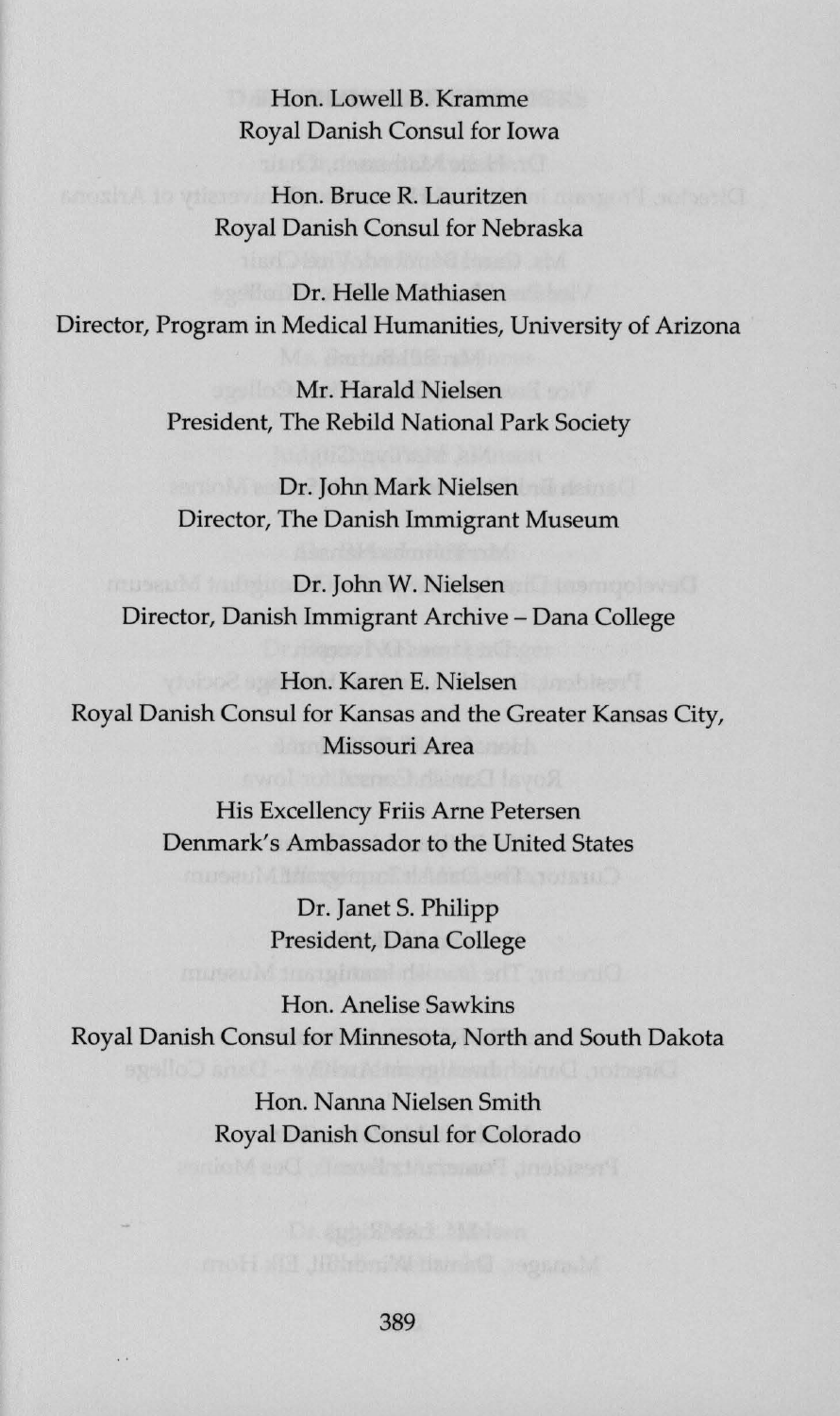## **PLANNING COMMITTEE**

Dr. Helle Mathiasen, Chair Director, Program in Medical Humanities, University of Arizona

> Ms. Carol Bamford, Vice Chair Vice President, Grand View College

> Mr. Bill Burma Vice President, Grand View College

Ms. Marilyn Gift Danish Brotherhood Lodge #15, Des Moines

**Mr.** Thomas Hansen Development Director, The Danish Immigrant Museum

Dr. James D. Iversen President, Danish American Heritage Society

> Hon. Lowell B. Kramme Royal Danish Consul for Iowa

Ms. Barbara Lund-Jones Curator, The Danish Immigrant Museum

Dr. John Mark Nielsen Director, The Danish Immigrant Museum

Dr. John W. Nielsen Director, Danish Immigrant Archive - Dana College

> Ms. Melodee Pomerantz President, Pomerantz Events, Des Moines

Ms. Lisa Riggs Manager, Danish Windmill, Elk Hom

390